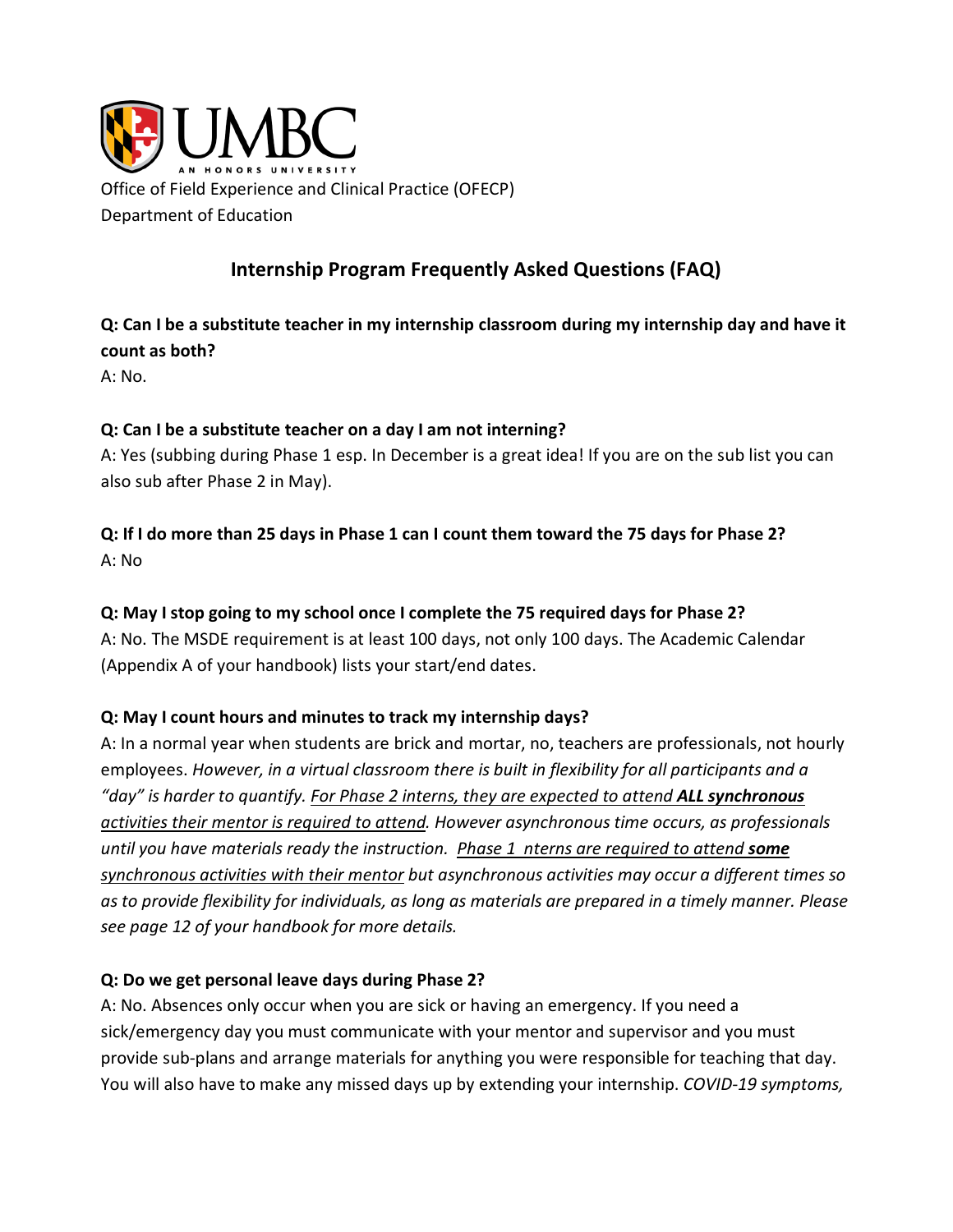*exposure, or diagnosis have a protocol as defined by the district and UMBC that should be followed. Ask your mentor about district protocols, UMBC protocols can be found here.* 

### **Q: Do we have to make up snow days during Phase 2?**

A: No. That is as long as MSDE does not require local school system (LSS) to make up snow days or for LSS to obtain a waiver from making up days. You are not required to make up days during Phase 2 when schools are closed officially, i.e., snow days or other inclement weather closings or delays, holidays, emergency closings. UNLESS those days are made up during the time you are in internship (i.e. if schools open on a previously closed day like President's Day, Spring Break) Such closings will not impact your ability to complete at least 25 days during Phase 1.

### **Q: My mentor doesn't write detailed lesson plans, so why do I?**

A: Your mentor teacher has a teaching position, but you are trying to secure one.

Consider the internship a yearlong interview! Your mentor is an expert, one day you will be too! However, now you are still learning and need detailed lesson plans.

What to include in your lesson plans:

- Anticipated questions to ask
- Ideas for students that finish early/struggle
- Classroom management/transition strategies

## **Q: When must my mentor approve my lesson plans before I implement them? What happens if I don't?**

A: **Two school days** prior to the lesson's proposed implementation. The mentor should not allow you to teach. *In a virtual environment it may be necessary to alter the timeline to give them mentor more time to review a lesson, please establish clear expectations with your mentor and supervisor.* 

# **Q: When must I submit the mentor-approved lesson plan to my supervisor before I implement them? What happens if I don't?**

A: **One school day** prior to the lesson plan's implementation. The supervisor and mentor reserve the right to cancel the observation and reschedule. (*See above) Please see supervision timeline (page 12) for more details.*

### **Q: Why must my mentor approve my lesson plans before I implement them?**

A: Ultimately, the mentor teacher is responsible for what is taught in the classroom.

# **Q: Can I get my weeks of full teaching done early (so I can sit back and observe the rest of the semester while I finish course projects)?**

A: No. Our programs use a "ramp-up/ramp-down" or gradual induction approach to intern integration into the classroom. You will gradually take on more responsibility from the mentor and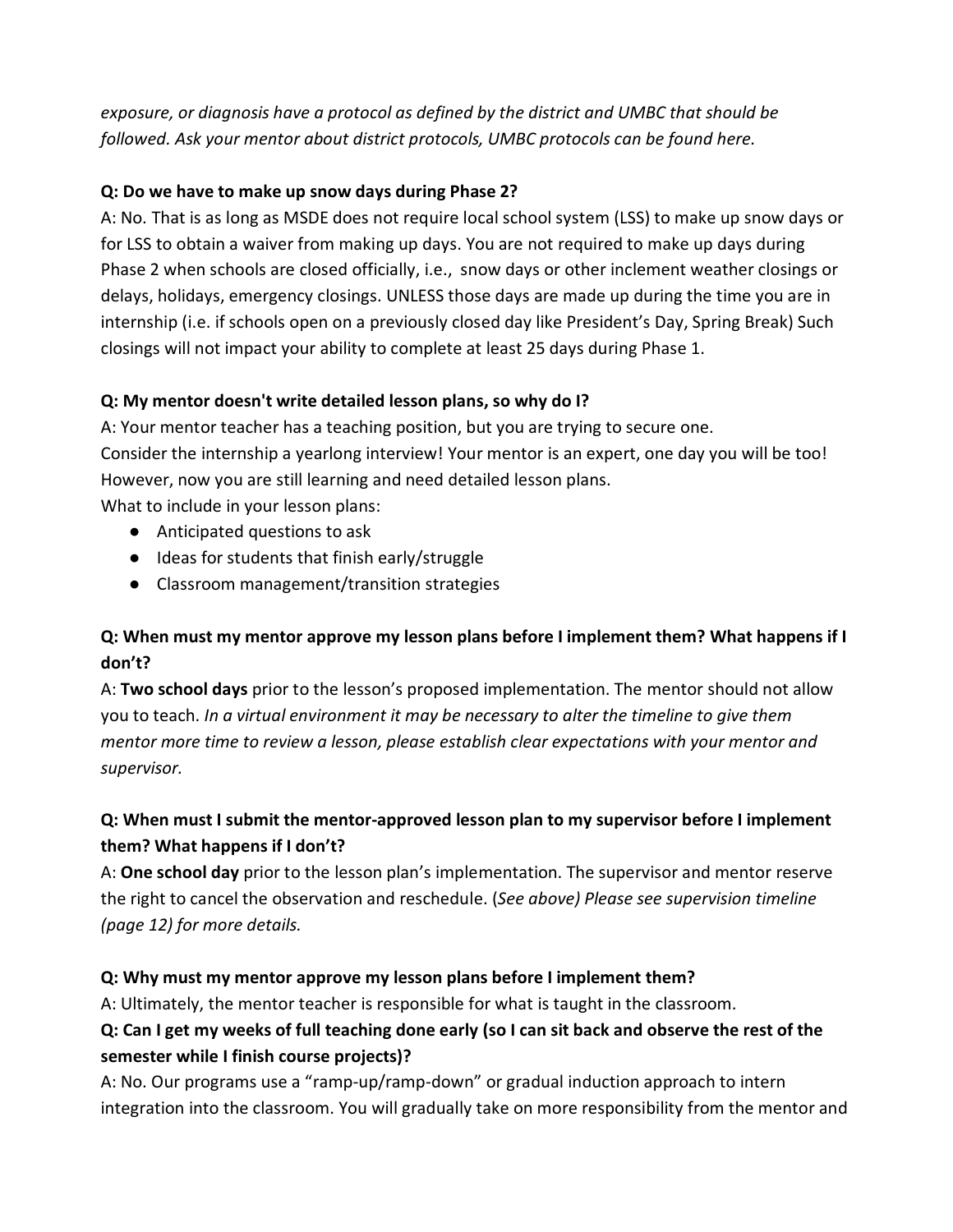gradually return it so that your involvement in and exit from the classroom is as seamless as possible. Please see your handbook for details.

### **Q: Am I responsible for documenting my attendance at my placement site?**

A: YES! In brick and mortar interns sign the attendance book at your school upon arrival to the building each day—usually in the main office or department office depending on the school policy. If you arrive late, be sure to sign the late book, if there is one. Maintain your Attendance Tracking sheet for each visit to your school during both phases of the internship. Your mentor/s will sign the form. This form will be submitted to OFECP electronically and uploaded to your portfolio. Be sure to keep a copy for yourself. *In a virtual environment, the intern and mentor will determine time spent engaged in internship on the Internship Interaction Plan (handbook pg. 13). Once established and approved by the Supervisor, the intern will keep an Internship Activities Log (pg 12) it will be shared with your mentor and supervisor and will serve as documentation of activities and professional development.* 

### **Q: If I fall behind in my course assignments, is it okay for me not to report to my placement?**

A: No. Your mentor teacher and students count on you and are relying on you to report as negotiated. You want your mentor teacher to be able to honestly say, "I would want this person to be my colleague" and "I would want this person to teach my child."

# **Q: On my way to my placement, I see one of my students waiting at a bus stop. Is it okay for me to give them a ride to school?**

A: No.

# **Q: A student in my class forgot to bring her mobile device. Is it okay for me to lend her mine for the lesson?**

A: No. Students tend to be rather tech savvy, so you expose yourself to having your contacts accessed and risk having your text messages and emails read. The student may even send messages from your device while you think she is on task.

### **Q: Is it okay for me to give students my cell number and exchange text messages?**

A: No. Be certain that your interactions with students are always professional in nature.

### **Q: Is it okay for me to accept and/or issue friend requests with students on social media?**

A: NO! Be careful about social media use, period! You may even want to revisit your presence on social media and "sanitize" your page! You'll be surprised by how accessible your information can be by people you least expect! Again, be certain that your interactions with students are always professional in nature. Remember, your best intentions may be misinterpreted!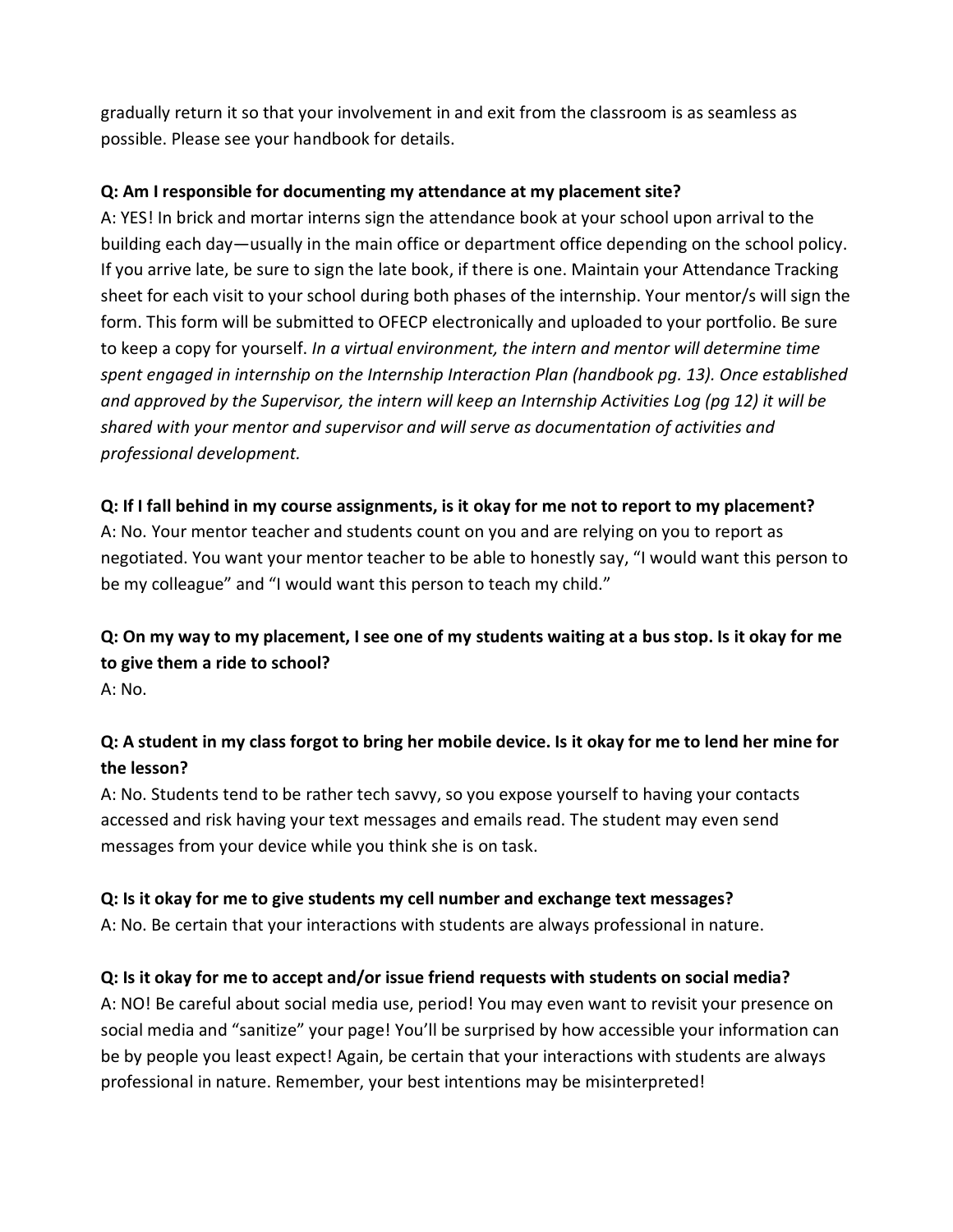#### **Q: Should interns be able to lesson plan independently by the end of Phase 1?**

Yes, interns should progress from teaching the mentor's lessons to co-planning with the mentors to writing their own lesson plans for individual lessons by the end of Phase 1 (Interns are not expected to plan for large blocks of time but should be able to plan and implement individual lessons). Some interns need more support transitioning from writing hypothetical lessons on campus to lessons for real students. For this reason, mentors need to engage in metacognitive reflection and think alouds to help interns understand the internal processes of day to day lesson planning. For further suggestions on how to make the invisible process visible, use the Lesson Planning Resource. The virtual environment could allow some interns to shine in this areas- interns have participated in a good deal of online learning as a user and may have some ideas about what works and what doesn't! Also, they may be more comfortable trying and exploring new technology--asking interns to create parts of online modules (a WebQuest or HyperDoc for example) and providing feedback on differentiation or classroom considerations could be valuable. This same virtual environment could also present more of a challenge for some interns; in addition to scaffolding the intern responsibilities, spend some time talking about how lesson plans online are created and what your process is as interns are viewing online lesson content created by a mentor.

# **Q: If an intern is ready to take on more teaching responsibility more quickly during Phase 2, can they do so?**

Yes, the more experience they have teaching independently, the better. However, interns and mentors need to take into consideration the needs of P-12 students and interns in making this decision. This is not their first year of teaching, and it is a protected time for interns before they have full responsibility in a teaching position. It is better to add responsibility more slowly so that they can focus on their craft and reflect on their practice, which they will not have time to do during their first year of teaching. It may also be better for P-12 students to ensure high quality instruction for them.

## **Q: If an intern is not ready to take on more teaching responsibility, can the transition occur more slowly?**

Yes, we recognize that all interns are different and it is better for them and their P-12 students if they wait until they are successful with a few classes before taking over all of them. All timelines are suggestions and leave room for flexibility to meet everyone's needs. However, if transition will be delayed longer than 1-2 weeks, the liaison and supervisor should be brought into the conversation to make sure the intern has the support needed to be successful. Check with liaison and/or program director to make sure the intern will meet minimum requirements for full take over.

#### **Q: What if there are indicators on the STAR that are simply not observable?**